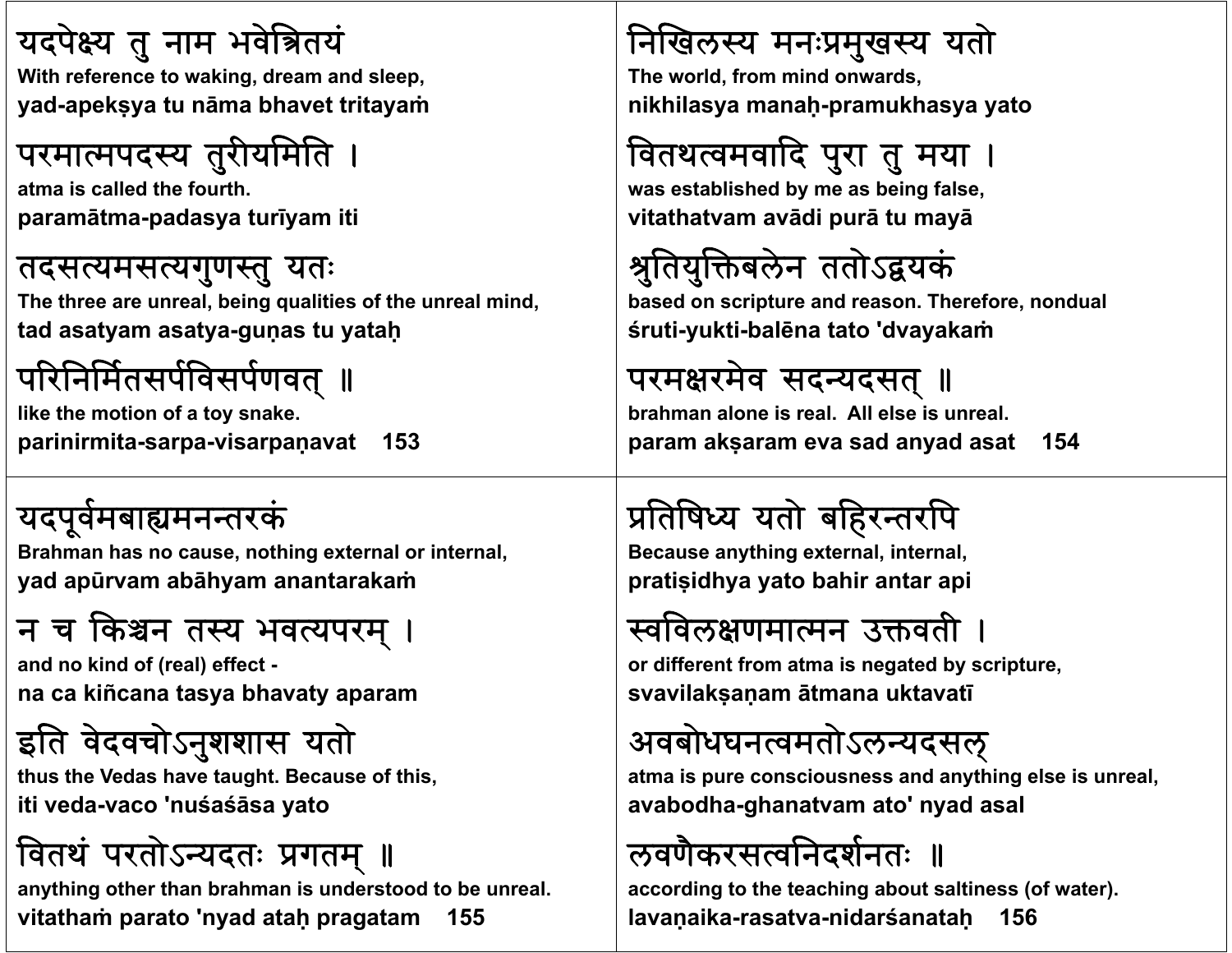#### लवणकरसवसम ै भणत

**Atma i d t th lti f t is compared to the saltiness of water lavaṇaika-rasatva-samaṁ bhaṇitaṁ**

### स्वविलक्षणवस्तुनिषेधनतः

**aft ti thi diff t f it fter negating anything different from it. svavilakṣaṇa-vastu-niṣedhanataḥ**

#### अवबोधघनं परमात्मपदं

**Atma i i s pure consciousness. avabodha-ghanaṁ paramātma-padaṁ**

#### त्वमवेहि तदस्मि सदाहमिति ॥ **You must understand, "I am always that." tvam avehi tad asmi sadāham iti 157**

#### अविवेकत आत्मतया विदितं

**D t i id lf t b Due to ignorance, you consider yourself to be avivekata ātmatayā viditaṁ**

# कुशरीरमिदं भवताप्यहिवत् ।

this limited body, just like the snake. **kuśarīram idaṁ bhavatāpy ahivat**

# अहिवत्त्यज देहमिमं त्वमपि

**Lik h k e t e snake, you must ab d hi b d bandon this body, ahivat tyaja deham imaṁ tvam api**

#### प्रतिपद्य चिदात्मकमात्मतया ॥

**having understood yourself to be pure consciousness. pratipadya cid-ātmakam ātmatayā 161**

#### अहिनवयनीमहरातया

**A k id it' ki lf A snake considers it's skin as oneself ahi-nirlvayanīm ahir ātmatayā**

# जगृहे परिमोक्षणतस्तु पुरा ।

**b f h ddi it before shedding jagṛhe parimokṣaṇatas tu purā**

परिमुच्य तु तामुरगः स्वबिले **i i' nt s h l Af h ddi i h k hole. After shedding it, the snake parimucya tu tām uragaḥ svabile**

न पुनः समवेक्षत आत्मतया ॥ **will never again consider it as oneself. na punaḥ samavekṣata ātmatayā 160**

# रजनीदिवसौ न रवेर्भवतः

**D d i ht Day and nightd 't b l t th don't belong to the sun rajanī-divasau na raver bhavataḥ**

#### प्रभया सततं युत एष यतः ।

**b it i l d d ith li ht because is always endowed with light. prabhayā satataṁ yuta eṣa yataḥ**

# अविवेकविवेकगुणावपि तौ

**S h li i f i d k l d So too, the qualities of ignorance and knowledge aviveka-viveka-guṇāv api tau**

### भवतो न रवेरिव नित्यदृशेः ॥

**don't belong to you, always shining like the sun. bhavato na ravēr iva nitya-dṛśēḥ 162**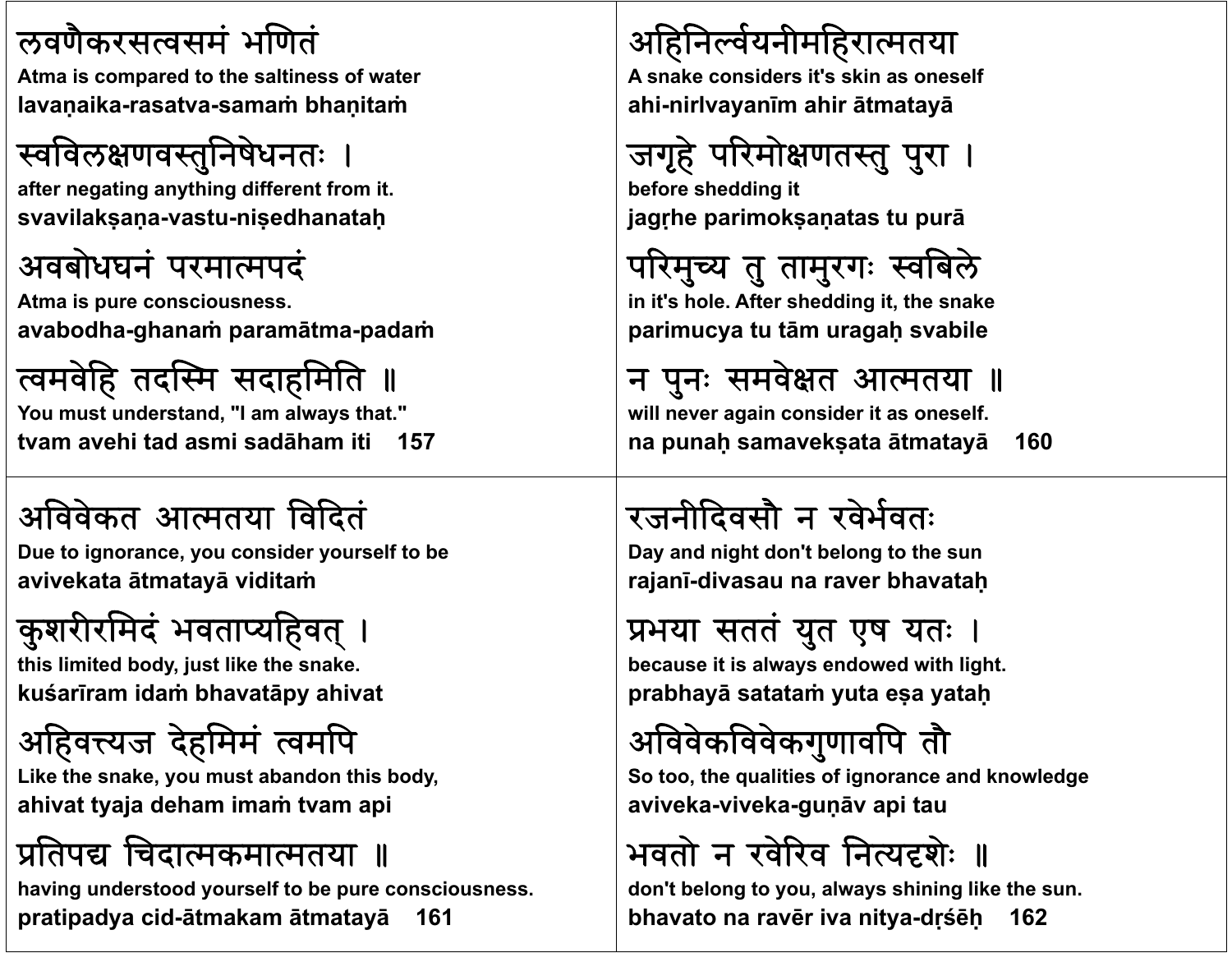#### परिशुद्धविबुद्धविमुक्तदृशेर्

"For me, the witness - pure, consciousness, enlightened, pariśuddha-vibuddha-vimukta-drśer

### अविवेकविवेकविवर्जनतः ।

free from ignorance and knowledge aviveka-viveka-vivarjanatah

#### मम बन्धविमोक्षगुणौ भवतो

the states of bondage and freedom mama bandha-vimoksa-gunau bhavato

# न कदाचिदपीत्यवगच्छ भृशम् ॥

never exist." Thus you should understand fully. na kadācid apīty avagaccha bhrśam 163

# अहमस्मि चरस्थिरदेहधियां

"For the minds of all bodies, moving or still, aham asmi cara-sthira-deha-dhiyām

# चरितस्य सदेक्षक एक इति ।

I am the one constant witness of their activities. caritasya sadeksaka eka iti

### न भवेदत एव मदन्य इति

There is nothing other than me." Thus na bhaved ata eva mad-anya iti

# त्वमवेहि सुमेध इदं सुदृढम् ॥

you should understand firmly, O intelligent student. tvam avēhi sumedha idam sudrdham 165

### न मम ग्रहणोज्झनमस्ति मया

"For me, nothing need be grasped or removed, not by na mama grahanojjhanam asti mayā

# न परेण दृशेरिति निश्चिनु भोः

another or by consciousness." Thus must you understand. na parena drśēr iti niścinu bhoh

# न हि कस्यचिदात्मनि कर्म भवेन्

Because, nobody can be an object for oneself, na hi kasyacid ātmani karma bhaven

# न कश्चिदिहास्ति मदन्य इति ॥

nor can anything be different from oneself. na ca kaścid ihāsti mad-anya iti 164

# गगने विमले जलदादिमले

In pure space, when clouds, etc. gagane vimale jaladādi-male

# सति वासति वा न भिदास्ति यथा ।

are present, there is no difference. So too, sati vāsati vā na bhidāsti yathā

# त्वयि सर्वगते परिशुद्धहशौ

in you, all-pervasive pure consciousness, tvayi sarva-gate pariśuddha-drśau

न भिदास्ति तथा द्वयभेदकृता ॥

there is no difference caused by duality. na bhidāsti tathā dvaya-bheda-krtā 166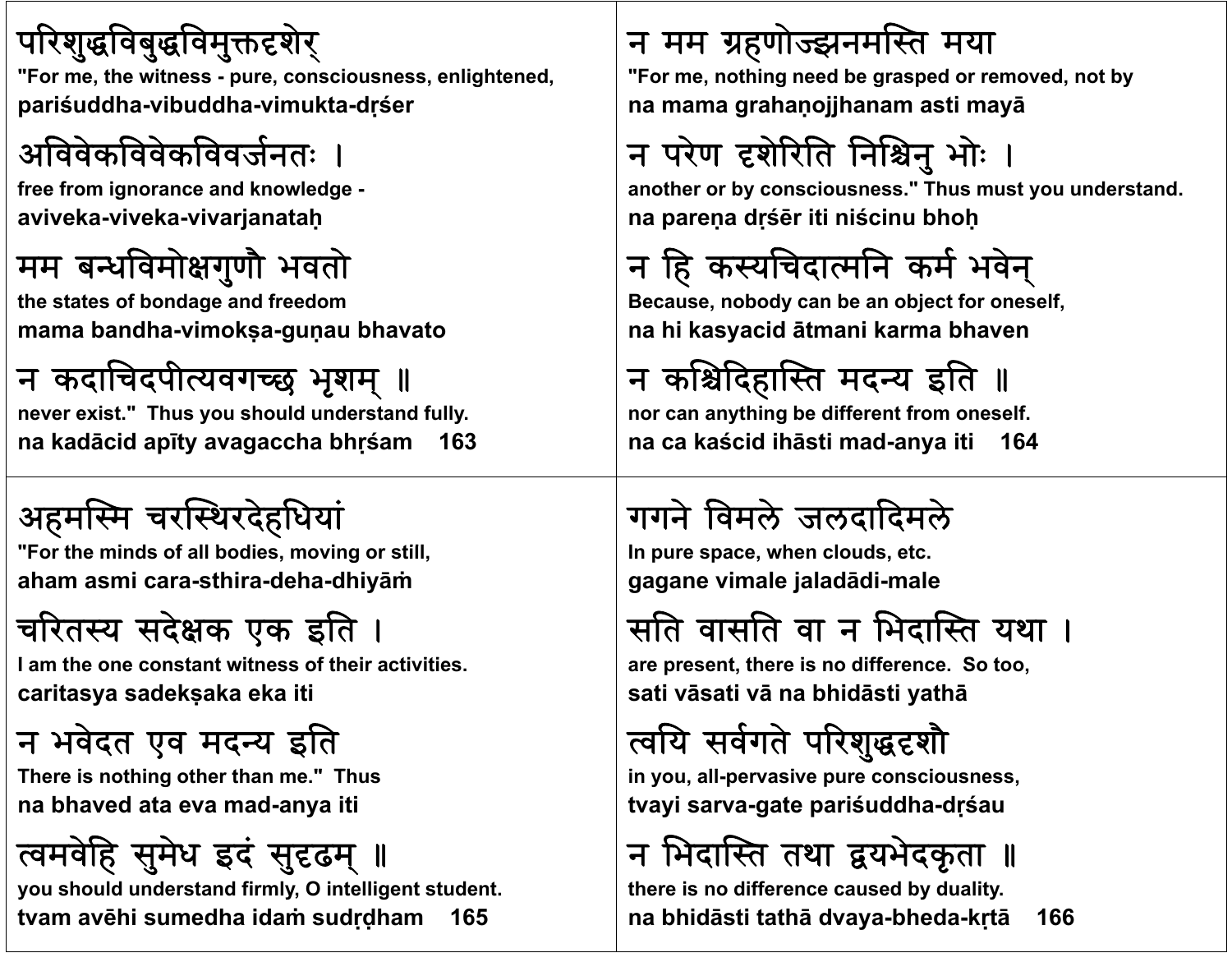#### अनृतं द्वयमित्यवदाम पुरा

Duality is unreal. Thus we have already established. **anṛtaṁ dvayam ity avadāma purā**

# व्यवहारमपेक्ष्य तु गीतमिदम् ।

**Thi (d lit ) i ti d l ti ll This (duality) is mentioned only conventionally. vyavahāram apekṣya tu gītam idam**

# अनृतेन न सत्यमुपैति युजां

**R li d b i d i h h l Reality does not become associated with the unreal anṛtena na satyam upaiti yujāṁ**

### न मरीचिजलेन नदी ह्रदिनी ॥

**like a river does not become associated with mirage-water. na marīci-jalena nadī hradinī 167**

### परिकल्पितमित्यसदित्युदितं

**A thi j t d i l Th it id Anything projected is unreal. Thus it was said. parikalpitam ity asad ity uditaṁ**

### मन इत्यभिशब्दितमागमतः ।

So the mind is unreal. According to the scriptures **mana ity abhiśabditam āgamataḥ**

# उपपभरेव <sup>च</sup> समताे

**and hi bli h d Th f d reason, this was established. Therefore, upapattibhir eva ca siddham ato**

# भवतोऽन्यदशेषमभूतमिति

**everything other than you is unreal. bhavato 'nyad aśeṣam abhūtam iti 169**

# बहुनाभिहितेन किमु क्रियते

**Wh t i th f i ? What is the use of saying more? bahunābhihitena kimu kriyate**

# श्रुणु सङ्ग्रहमत्र वदामि ततः ।

**S li t I i it So, listen as I summarize it. śṛṇu saṅgraha-matra vadāmi tataḥ**

# वय जागरतभृित ितय

**W ki d d l i Waking, dream and sleep, upon your consciousness tvayi jāgarita-prabhṛti tritayaṁ**

# परिकल्पितमित्यसदेव सदा ॥

**are projected. Thus they are always unreal. parikalpitam ity asad eva sadā 168**

#### यदबाह्यमनन्तरमेकरसं

**H i av ng nothi t l i t l h i thing external or internal, having one essence, yad abāhyam anantaram eka-rasaṁ**

#### यदकार्यमकारणमद्वयकम् ।

**h i ff t having no effect or cause, nond l ua , yad akāryam akāraṇam advayakam**

### यदशेषविशेषविहीनतरं

**h i li i h having no qualities whatsoever, yad aśēṣa-viśēṣa-vihīnataraṁ**

# दृशिरूपमनन्तमृतं तदसि ॥

**that consciousness, limitless and real, you are. dṛśi-rūpam anantam ṛtaṁ tad asi 170**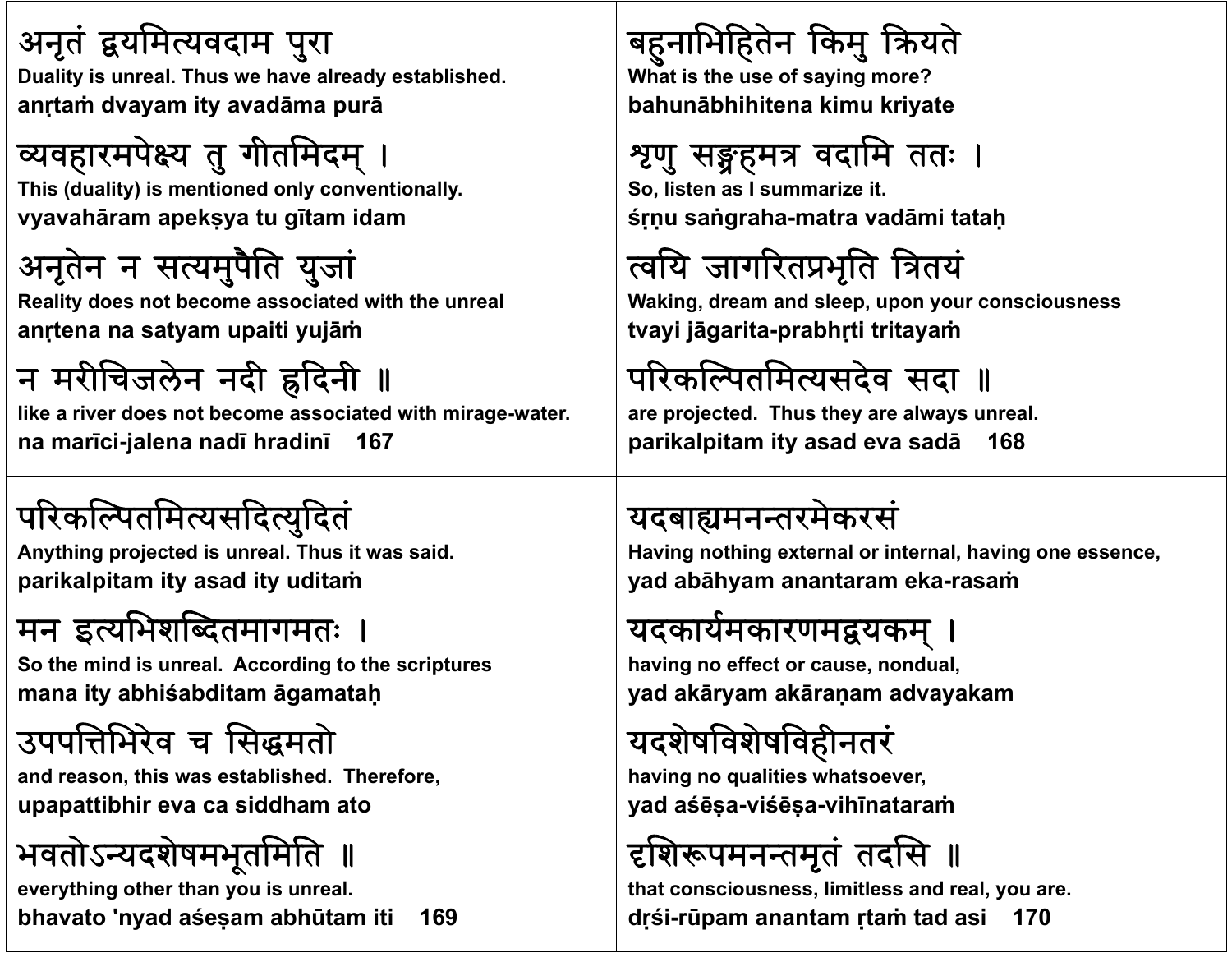#### इयदेव मयोपनिषत्सु पदं

"To this extent I know brahman in the upanishads. **iyad eva mayopaniṣatsu padaṁ**

#### परम ां विदितं न ततोऽस्त्यधिकम् ।

**Th i thi There is nothing f th t b k " further to be known." paramaṁ viditaṁ na tato 'sty adhikam**

### इति पिप्पलभक्ष इवाभ्यवदद्

**Thus Pi l d ppa <sup>a</sup> <sup>a</sup> said iti pippala-bhakṣa ivābhyavadad**

# थ्यवशिष्टमतिं विनिवारयितुम् ॥

**to dismiss the idea that anything remains (to be known). dhy avaśiṣṭa-matiṁ vinivārayitum 171**

# अधनास्मि सुनिर्वृत आत्मरतिः

**"N I t t li i lf "Now I am content, reveling in myself, adhunāsmi sunirvṛta ātma-ratiḥ**

# कृतकृत्य उपेक्षक एकमनाः

**f lfill d d t h d i l fulfilled, detached, single-midd <sup>n</sup> <sup>e</sup> , kṛta-kṛtya upekṣaka eka-manāḥ**

# प्रहसान्विषयान्मृगतोयसमान्

**di i i ldl bj lik i dismissing worldly objects like mirage-water. prahasān viṣayān mṛga-toya-samā<sup>n</sup>**

# विचरामि महीं भवता सहितः ॥

**I will wander the world with you." vicarāmi mahīṁ bhavatā sahitaḥ 173**

### इतरोऽपि गुरुं प्रणिपत्य जगौ

**Th t d t b d t hi d id The student bowed to his guru and said, itaro 'pi guruṁ praṇipatya jagau**

# भगवन्निति तारितवानसि माम् ।

**"M t h d "Master, you have saved me, bhagavann iti tāritavān asi mā<sup>m</sup>**

# अवबोधतरेण समुद्रमिमं

**wi h hi i d f h ith this great wisdom, from the ocean avabodhatareṇa samudram imaṁ**

मृतिजन्मजलं सुखदुःखझषम् ॥ **of birth and death filled with pleasure and suffering." <sup>m</sup>ṛti-janma-jalaṁ sukha-duḥkha-jhaṣam 172**

# गुशयकथावणने मया

This dialogue between teacher and student told by me is **guru-śiṣya-kathā-śravaṇena mayā**

# श्रुतिवच्छ्रुतिसारसमुद्धरणम् ।

**lik i t b i f th i t hi like a scripture, being a summary of their teachings. śrutivac chruti-sāra-samuddharaṇam**

# कृतमथमवितै <sup>य</sup> एतदसाै

**O h d d hi k One who understands this work kṛtam ittham avaiti ya etad asau**

# न पतत्युदधौ मृतिजन्मजले ॥

**will not fall into the ocean of birth and death.na pataty udadhau mṛti-janma-jale 175**